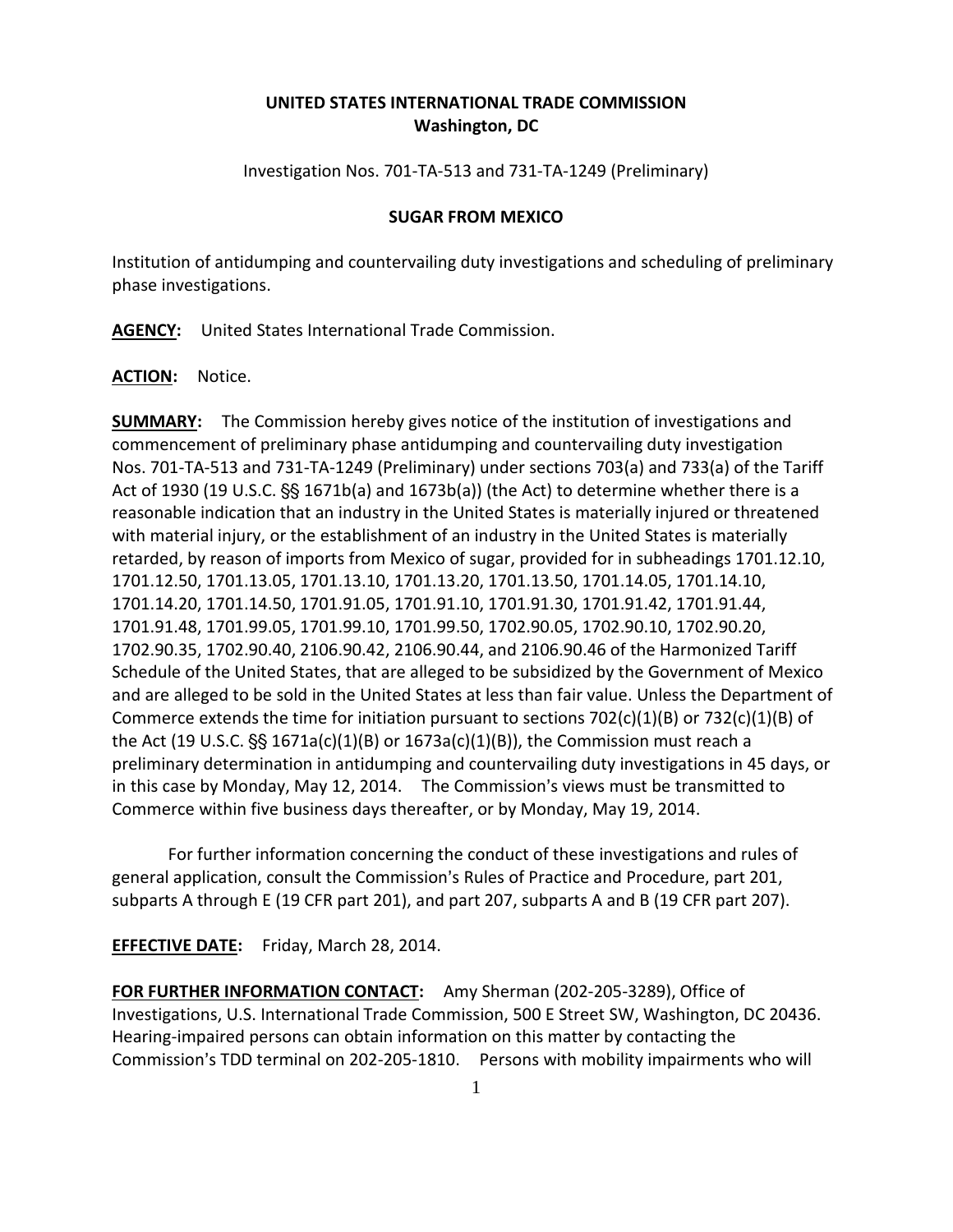need special assistance in gaining access to the Commission should contact the Office of the Secretary at 202-205-2000. General information concerning the Commission may also be obtained by accessing its internet server (*[http://www.usitc.gov](http://www.usitc.gov/)*). The public record for this investigation may be viewed on the Commission's electronic docket (EDIS) at *[http://edis.usitc.gov](http://edis.usitc.gov/)*.

## **SUPPLEMENTARY INFORMATION:**

**Background.**--These investigations are being instituted in response to a petition filed on Friday, March 28, 2014, by the American Sugar Coalition and its members: American Sugar Cane League, Thibodaux, LA; American Sugarbeet Growers Association, Washington, DC; American Sugar Refining, Inc., West Palm Beach, FL; Florida Sugar Cane League, Washington, DC; Hawaiian Commercial and Sugar Company, Puunene, HI; Rio Grande Valley Sugar Growers, Inc., Santa Rosa, TX; Sugar Cane Growers Cooperative of Florida, Belle Glade, FL; and United States Beet Sugar Association, Washington, DC.

**Participation in the investigation and public service list.**--Persons (other than petitioners) wishing to participate in the investigations as parties must file an entry of appearance with the Secretary to the Commission, as provided in sections 201.11 and 207.10 of the Commission's rules, not later than seven days after publication of this notice in the *Federal Register*. Industrial users and (if the merchandise under investigation is sold at the retail level) representative consumer organizations have the right to appear as parties in Commission antidumping duty and countervailing duty investigations. The Secretary will prepare a public service list containing the names and addresses of all persons, or their representatives, who are parties to these investigations upon the expiration of the period for filing entries of appearance.

**Limited disclosure of business proprietary information (BPI) under an administrative protective order (APO) and BPI service list.**--Pursuant to section 207.7(a) of the Commission's rules, the Secretary will make BPI gathered in these investigations available to authorized applicants representing interested parties (as defined in 19 U.S.C.  $\S$  1677(9)) who are parties to the investigations under the APO issued in the investigations, provided that the application is made not later than seven days after the publication of this notice in the *Federal Register*. A separate service list will be maintained by the Secretary for those parties authorized to receive BPI under the APO.

**Conference.**--The Commission's Director of Investigations has scheduled a conference in connection with these investigations for 9:30 a.m. on Friday, April 18, 2014, at the U.S. International Trade Commission Building, 500 E Street SW, Washington, DC. Requests to appear at the conference should be emailed to [William.bishop@usitc.gov](mailto:William.bishop@usitc.gov) and [Sharon.bellamy@usitc.gov](mailto:Sharon.bellamy@usitc.gov)) (DO NOT FILE ON EDIS) on or before Wednesday, April 16, 2014. Parties in support of the imposition of countervailing and antidumping duties in these investigations and parties in opposition to the imposition of such duties will each be collectively allocated one hour within which to make an oral presentation at the conference. A nonparty